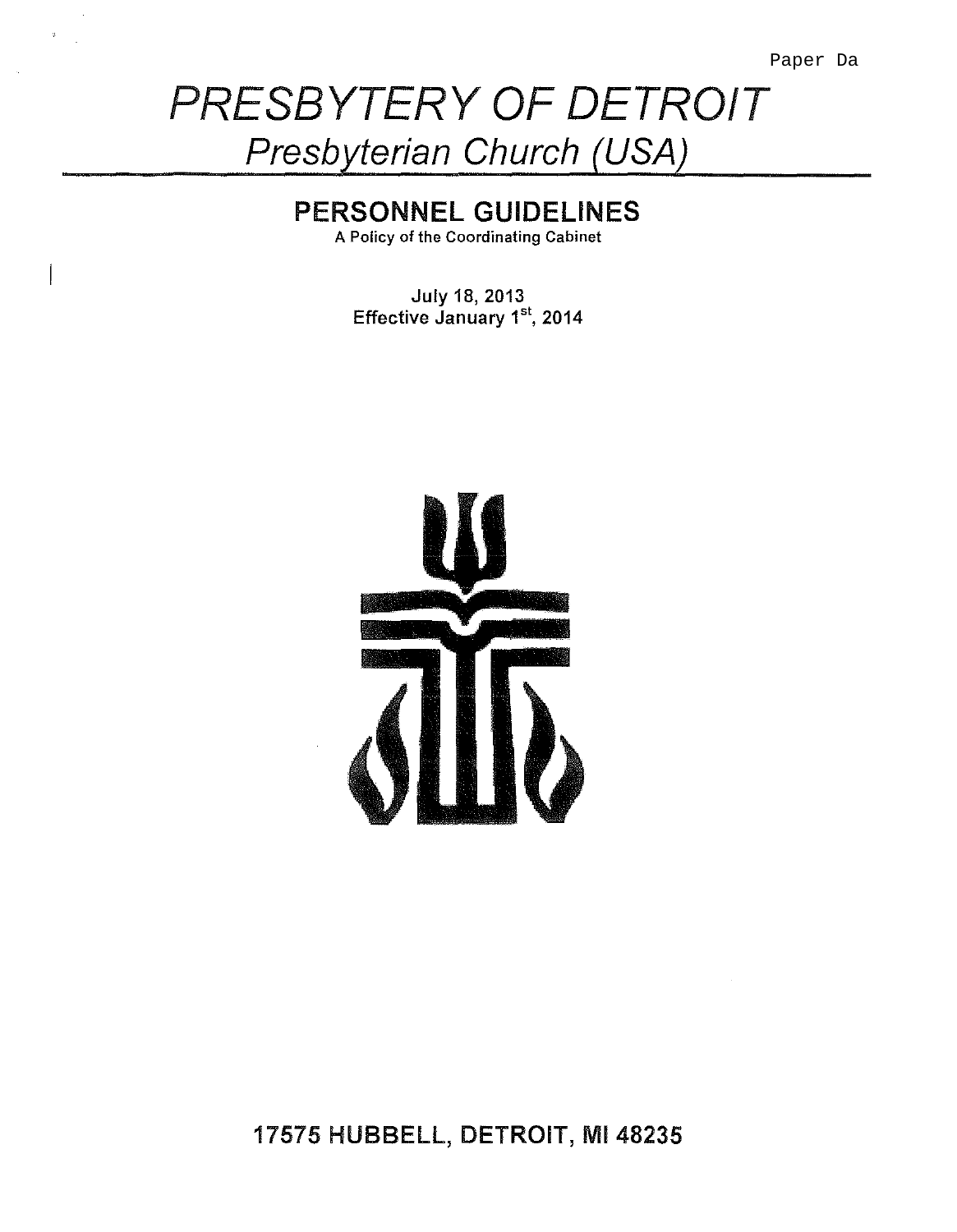# **Table of Contents**

 $\mathbb{R}^2$ 

 $\sim 10$ 

| Introduction                         | Page<br>4      |
|--------------------------------------|----------------|
| <b>Equal Employment Opportunity</b>  | 4              |
| <b>Employee Classifications</b>      | 4              |
| Regular Employment                   | 4              |
| <b>Term Employment</b>               | 4              |
| Interim Employment                   | 4              |
| Full- time or Part-Time status       | 5              |
| <b>Exempt or Non-Exempt Status</b>   | 5              |
| <b>Exempt Called Staff</b>           | 5              |
| <b>Exempt Non-Called Staff</b>       |                |
| Non-Employees                        | 5              |
| <b>Probationary Period</b>           | 5              |
| <b>Work Schedule</b>                 | 5              |
| <b>Exempt Called Staff</b>           | 5              |
| <b>Exempt Non-Called Staff</b>       | 5              |
| <b>Non-Exempt Staff</b>              | 5              |
| Flex Time - Non-exempt Staff         | 6              |
| <b>Employment at Will</b>            | 6              |
| <b>Employee Relocation</b>           | 6              |
| <b>General Employee Complaints</b>   | 6              |
| <b>Sexual Misconduct Complaints</b>  | 7              |
| <b>Benefit Plans and Eligibility</b> | $\overline{7}$ |
| <b>Job Postings</b>                  | 7              |
| <b>Paid Time Off</b>                 | 7              |
| Holidays - Office Closed             | I              |
| Vacation - Exempt Called Staff       |                |
| Vacation - Exempt Non-Called Staff   |                |
| Vacation - Non-Exempt Staff          | 8              |
| Vacation - Carry-over                | 8              |
| Sick Leave                           | 8              |
| Sick Leave - Carry-over              | 8              |
| Personal Days                        | 8              |
| <b>Leaves of Absences - Unpaid</b>   | 8              |
| Eligibility                          | 8              |
| Description of Benefit               | 8              |
| <b>Notice</b>                        | 8              |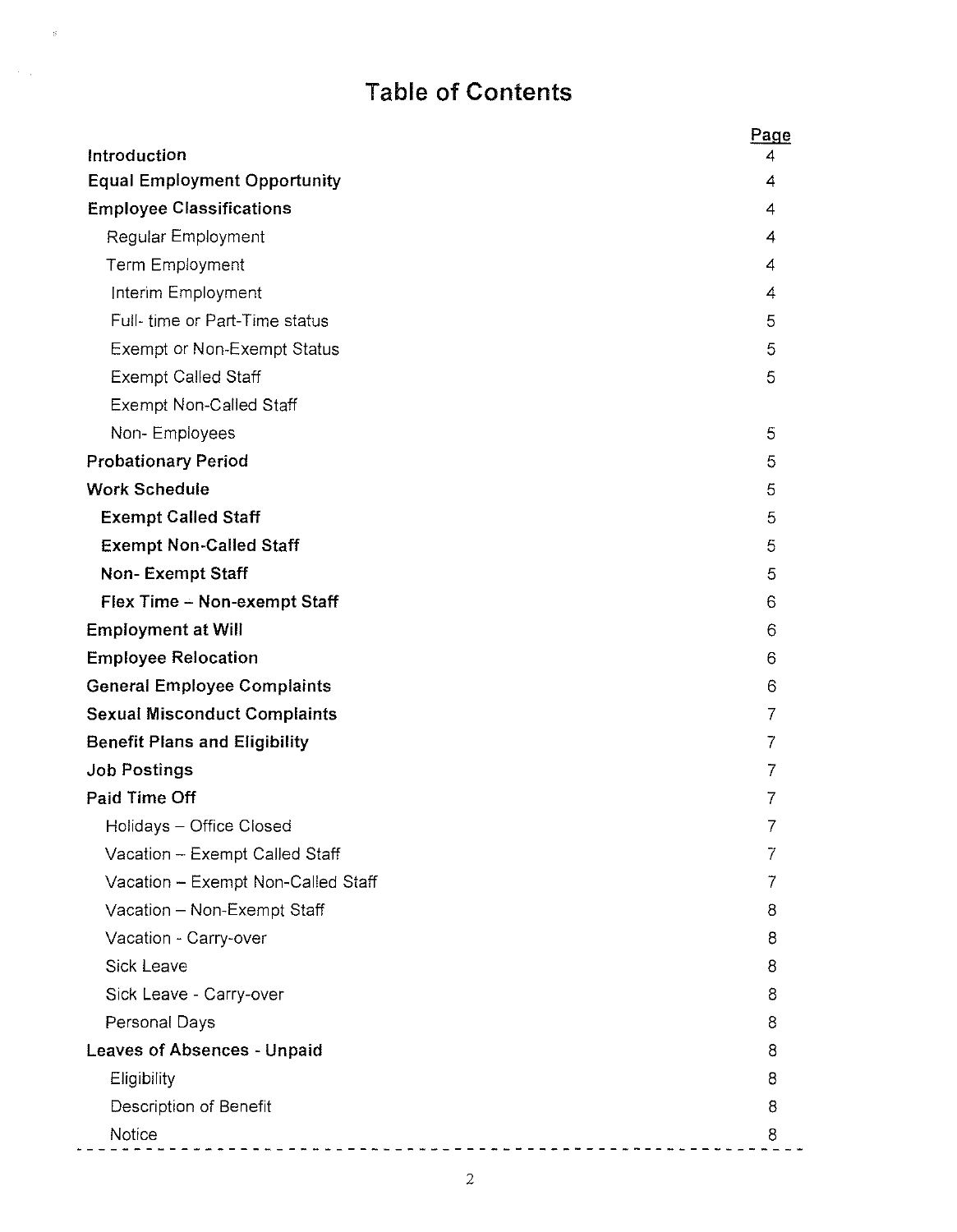| <b>Table of Contents (continued)</b>                                            | Page |
|---------------------------------------------------------------------------------|------|
| Approval                                                                        | 8    |
| Return to Work                                                                  | 9    |
| Health Care Benefits during leave                                               | 9    |
| Leaves of Absence - Paid                                                        | 9    |
| Bereavement                                                                     | 9    |
| Jury Duty                                                                       | 9    |
| Annual Study leave - Exempt Called Staff                                        | 9    |
| Sabbatical - Exempt Called Staff                                                | 9    |
| Conduct/Misconduct in the Workplace<br>Conduct/Misconduct Outside the Workplace | 10   |
| Attendance                                                                      | 10   |
| Tardiness                                                                       | 10   |
| <b>Unscheduled Absences</b>                                                     | 10   |
| <b>Annual Performance Review</b>                                                | 10   |
| <b>On-the-Job Accidents and Injuries</b>                                        | 10   |
| Worker's Compensation                                                           | 11   |
| <b>Employment Separations</b>                                                   | 11   |
| <b>General Dismissal</b>                                                        | 11   |
| Reduction in Force/Job Elimination                                              | 11   |
| Vacation leave - reimbursement to employee                                      | 11   |
| Vacation leave – reimbursement to employer                                      | 11   |
| Severance                                                                       | 11   |
| Retirement                                                                      | 12   |
| <b>Employee Handbook Disclaimer</b>                                             | 12   |
|                                                                                 |      |

Appendix 1 - Presbytery of Detroit Sexual Misconduct Policy Appendix 2 – Flex Time Agreement

 $\langle \hat{\phi} \rangle$ 

 $\frac{1}{2}$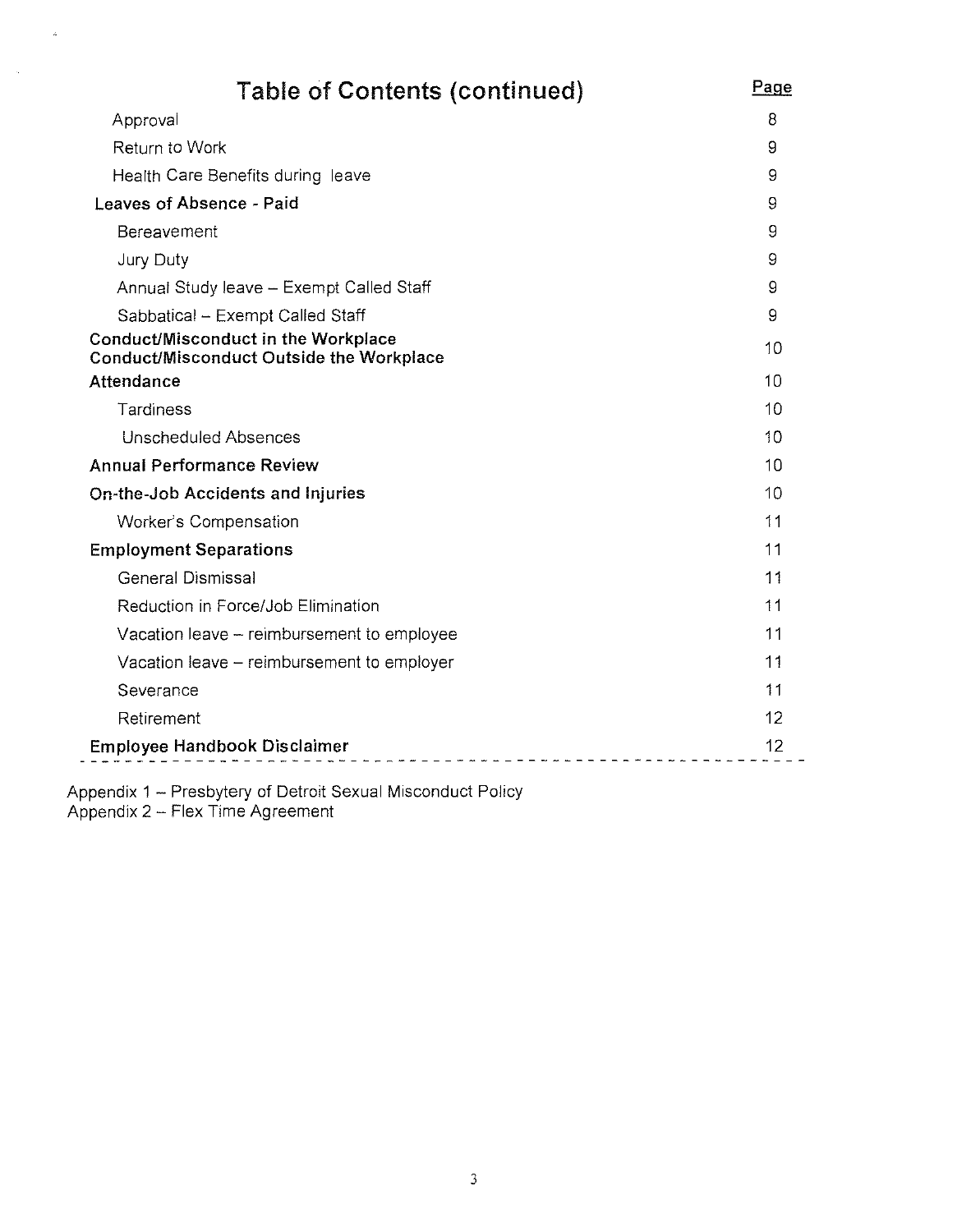# **INTRODUCTION**

The Presbytery of Detroit is a Christian organization committed to Christian ethics and principles. These Personnel Guidelines reflect that philosophy and have been developed to help clarify what is expected of each employee by the Presbytery of Detroit (hereafter referred to as Employer).

The Guidelines are not a contract. As circumstances demand, these policies may be amended or revised without notice.

The policies outlined in this document apply to all personnel of the Presbytery to the extent required by applicable law, including all employees who are paid on an hourly basis and those paid on an annual salary basis.

These policies are also subiect to the current edition of the Book of Order of the Presbyterian Church (U.S.A)

Questions about these Personnel Policies or human resources procedures should be referred to your supervisor or to the Operations Ministry Team.

# **EQUAL EMPLOYMENT OPPORTUNITY**

It is the policy of Employer to engage in employment policies and practices which promote equality of opportunity in all aspects of employment.

All employment policies and practices inciuding recruiting, selection, benefits, compensation, performance appraisal, promotion, transfers, discipline, training, and separation will be administered without discrimination based on race, color, national origin, gender, age, marital status, creed, disability, or religious affiliation (except where a category is determined to be a bona fide occupational qualification), in accordance with applicable Federal, state and local law.

Employer will make reasonable accommodation for the known physical or mental limitations of qualified individuals with disabilities unless to do so would impose an undue hardship on Employer. Employees in Michigan must give written notice of the need for a reasonable accommodation within 182 days after knowing of that need.

It is the policy of Employer to act affirmatively to expand employment opportunities which contribute to a diverse workforce.

# **EMPLOYEE CLASSIFICATIONS**

The employee classifications are: regular, term, and interim. Where it is required by law, a distinction will be made between those considered exempt and non-exempt by the Fair Labor Standards Act (FLSA), or any other applicable statutes. Exempt employees are not eligible to receive overtime pay, while non-exempt employees are eligible to receive overtime pay, as pre-approved by Presbytery Executive.

Notwithstanding anything else in this manual, all employees, regardless of status, are at-will employees as defined by the laws of the State of Michigan. The employment relationship may be terminated by Employer at any time with or without cause.

No person may be employed in a position that is under the direct supervision of an immediate family member.

Three factors define the status of employees. These are: the period of employment (regular/term/interim), the number of hours regularly scheduled to work (full-time/part-time) and eligibility for overtime (exempt called staff, exempt staff and non-exempt staff).

#### **Regular**

If the period of employment has no prearranged ending date, the employee's status is Regular

#### **Term**

If the period of employment is three months or more and has a prearranged ending date, the employee's status is Term. Term employment is appropriate for:

- a. special projects of finite duration;
- b. projects of time-limited funding; or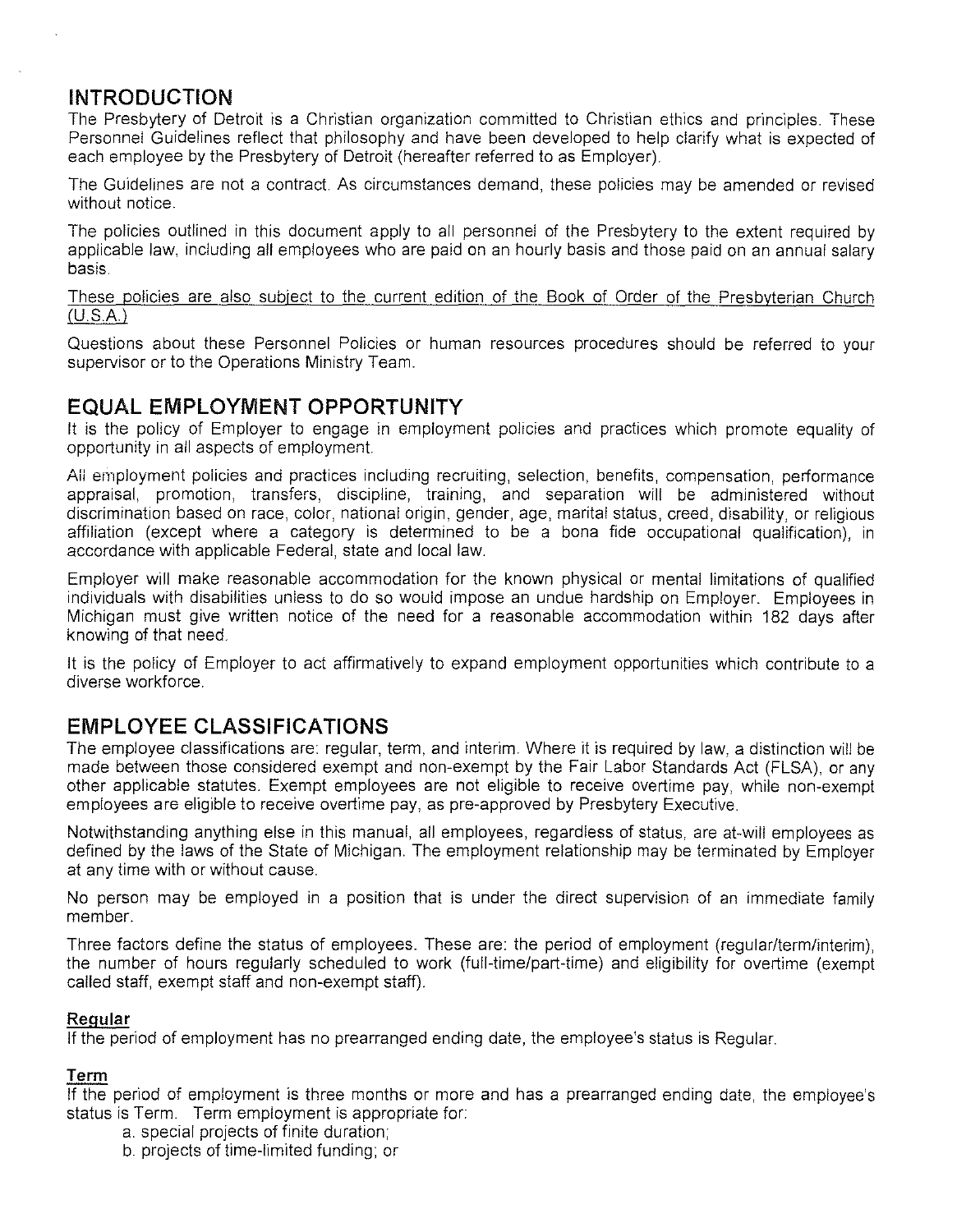#### c. programs in transition

#### **Interim**

If the period of employment is not specified, but the employment is for the temporary filling of a Regular position following the departure of the incumbent but before a permanent replacement has been called/hired, the status is Interim. Note that individuals filling an open Regular position on an Interim basis cannot normally be called/hired to the position on a Regular basis.

#### **Full-Time or Part-Time Status**

Full-time employees are those regularly scheduled to work a full work schedule as defined by Employer. Part-time employees are those regularly scheduled to work less than a full work schedule as defined by Employer.

#### **Exempt or Non-Exempt Status**

Employees whose positions meet specific exemption tests established by the Fair Labor Standards Act (FLSA) are exempt from overtime.

Employees whose positions do not meet these tests are not exempt and must be paid at least time and a half of their established hourly rate of pay for time worked in excess of 40 hours per week. If mutually agreeable to the employee and the Supervisor, compensatory time off may be granted during the same work week so that the total hours for the work week do not exceed 40.

#### **Exempt Called Status**

Written calls to service are required for certain staff positions. These must be approved by Presbytery on the recommendation of the Coordinating Cabinet and the Presbytery Operations Ministry Team.

For persons employed in positions where ordination is not a minimum qualification, the terms of call and benefits will be established by Employer and will generally be comparable to those offered to other exempt and non-exempt staff in similar positions

For Ministers of the Word and Sacrament, Employer will provide a detailed "terms of call" consistent with the Book of Order G-2.0804 and the terms of call must at least meet the Presbytery minimums for salary and study leave.

Changes in the terms of the call or dissolution of the relationship shall be reported to the Presbytery.

#### **Non- employees**

Consultants, independent contractors, temporary agency workers, and volunteers are not employees, and are not eligible for any benefits available to employees, including deduction and payment of withholding taxes, FICA contributions, etc.

#### **INTRODUCTORY PERIOD**

Following the first three months of employment, newly hired employees shall be evaluated on attendance, job performance, and compliance with all work rules by a supervisor. The employee will be advised if his or her overall performance is deemed acceptable or unacceptable.

### **WORK SCHEDULE**

#### **Exempt Called Staff**

The standard work week for full-time Exempt Called Staff is 50 hours, unless otherwise specified in the terms of call, including any time spent providing leadership for Presbytery-related work, meetings and or events held in the evenings, on Saturdays and/or Sundays.

#### **Exempt Non-Called Staff**

The standard work week for full-time Exempt Non-Called Staff is defined by either contract or job description as approved by the Presbytery Operations Ministry Team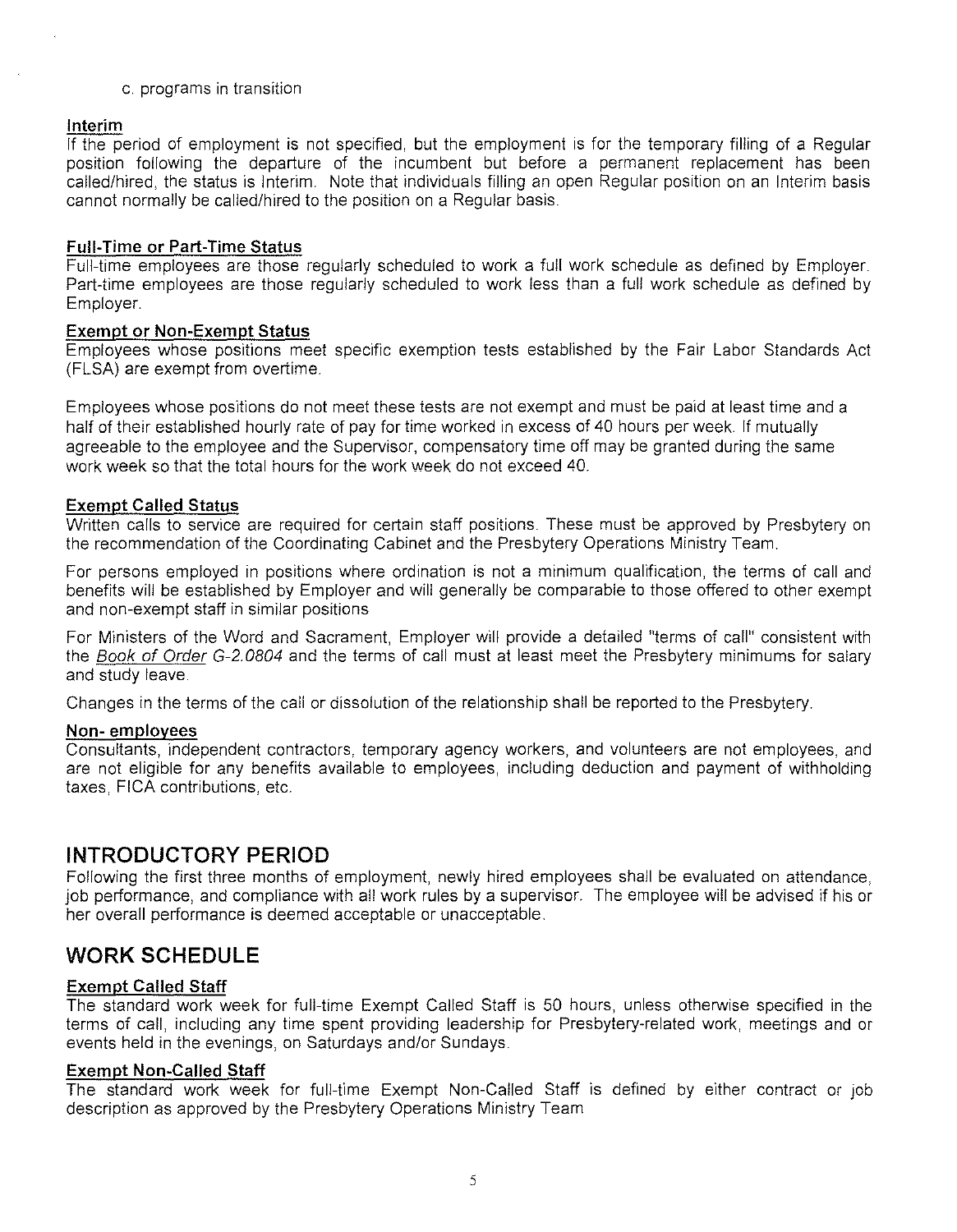#### **Full-Time Non-Exempt Staff**

The standard work week for **full-time Non-Exempt staff** is 32 hours. The standard work week is Monday through Thursday from 8:30 am to 5:00 pm with **30** minutes for lunch and **two15** minute breaks. Any change in work schedules must be approved by the employee's supervisor.

#### **Flex Time - Non-Exempt Staff**

Flex Time arrangements are possible for temporary and specified periods of time. All such arrangements must be documented and signed by the employee and her/his immediate supervisor (See Appendix #2)

# **EMPLOYMENT AT WILL**

The employment of all employees covered by these policies, is not pursuant to any contract (either written or oral, expressed or implied) and is not for any set period or upon any set conditions, and is terminable by Employer at any time with or without cause. Any manuals, handbooks or other personnel-related material which employees or supervisory personnel may receive, do not constitute a commitment of employment or require any graduated disciplinary steps prior to the termination of employment with any employee.

No representative of Employer has any authority to enter into any agreement for employment for any specified period of time, or to make any agreement contrary to the foregoing, unless such agreement is in writing and signed by the Chairperson of the Operations Ministry Team and the Executive Presbyter

# **EMPLOYEE RELOCATION**

It is the policy of the Employer to assist new or transferred called employees, who must relocate more than 50 miles with certain moving expenses. However, it must be remembered that full reimbursement for all such expenses is not guaranteed, and any reimbursement of moving expenses will be granted at the sole discretion of the Executive Presbyter and the Presbytery Operations Ministry Team.

The moving expenses that may be reimbursed for new or transferred employees of the Presbytery of Detroit could include the following types of expenses: house search, travel to new location, shipment of household effects, and temporary living costs up to three (3) months.

# **GENERAL EMPLOYEE COMPLAINTS**

This policy relates to general complaints of unfairness, inappropriate application of policy, or similar workrelated problems. It is the policy of Employer to encourage good working relationships that affirm the importance of each individual and his or her contribution to the organization in an atmosphere of mutual respect

Employees are encouraged to take initiative in seeking answers to their questions or offering solutions to work-related problems through immediate discussion with their Supervisor. Supervisors are expected to encourage honest and frequent communication with employees, to give prompt attention to suggestions, and to provide active assistance in dealing with concerns or complaints in a manner free from reprisal or retaliation.

The supervisor is the person through whom an employee shall raise concerns. Other sources such as the Presbytery Operations Ministry Team are available to the employee to check information, clarify personnel policies, or obtain guidance.

In the event that the immediate supervisor is the subject of the concern or complaint, the employee may go to the Executive Presbyter, or if the Executive Presbyter is the subject of the concern or complaint, the employee may go to the Chair of the Presbytery Operations Team.

Supervisors or managers working with employees to resolve complaints shall take advantage of the full resources as identified by the Presbytery of Detroit for counsel and direction during the investigation and resolution process. This complaint procedure may also be used to address concerns or complaints related to termination.

Employees must notify her/his immediate supervisor, or if that is not possible, the Executive Presbyter or the Chair of the Operations Ministry Team, in a timely fashion, of any complaint considered appropriate for handling under this policy. The complaint process is the exclusive remedy for employees with appropriate complaints. As used in this policy the terms "timely fashion," "reasonable time," "as soon as practical," and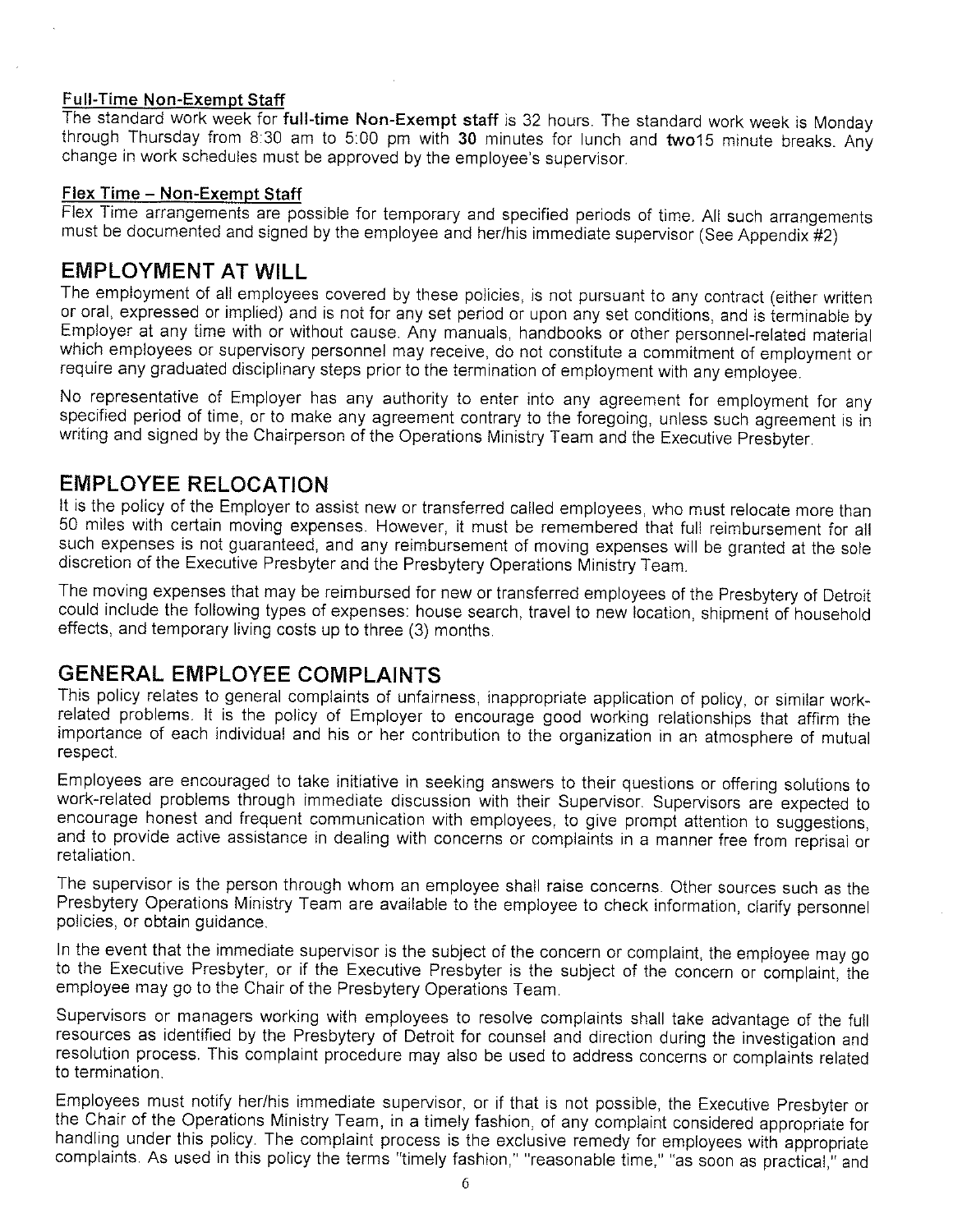"promptly" generally mean five working days or less. Employer will promptly investigate all complaints in conjunction or consultation with the Operations Ministry Team.

# **SEXUAL MISCONDUCT COMPLAINTS**

All complaints regarding sexual harassment or sexual misconduct shall be reported and handled pursuant to the Presbytery of Detroit Sexual Misconduct Policy, attached as Appendix #1.

# **BENEFIT PLANS AND ELIGIBILITY**

It is the policy of Employer to provide a fair, competitive, family-supportive benefits program to attract and retain qualified employees. Regular full-time and part-time employees that work twenty hours or more a week are eligible for benefits. Term and interim employees may be eligible for certain benefits. Nonemployees are not eligible for benefits.

Benefits offered by the Employer through the Board of Pensions of the Presbyterian Church (USA) and other providers, as appropriate, may include:

- 
- worker's compensation insurance sick leave<br>• medical insurance • leave with
- medical insurance **•** leave without pay
- 
- 
- 
- social security **•** personal leave
	-
	-
- dental insurance ( optional) life insurance (basic and optional)
	- funeral, jury duty and military leaves
- holidays  **employee funded medical accounts** 
	- Paid Time Off (to include Vacation)

Optional benefits are benefits which are not paid by the employer. Information regarding benefits may be obtained from your supervisor.

### **JOB POSTINGS**

Current job postings for positions at the Presbytery of Detroit may be (1) sent to all churches; (2) published in the Presbytery Newsletter; (3) distributed at Presbytery Meetings; (4) published on the website; and (5) posted on a bulletin board in the main hallway at the Presbytery Office.

# **PAID TIME OFF**

It is the policy of the Employer to provide time off with pay (holiday pay) for certain holidays so that employees can enjoy time away from work. The following are designated holidays for the Presbytery of Detroit:

New Year's Day Memorial Day Thanksgiving Day Christmas Eve Day Christmas Day Martin Luther King Jr. Day Independence Day Labor Day

New Year's Eve Day

When a holiday falls on a Saturday or Sunday, it will be observed as a day off for purposes of holiday pay on the nearest Friday or Monday, respectively.

Employees who have an unexcused absence on the day preceding or following a holiday are ineligible for holiday pay.

#### **Vacation - Exempt Called Staff**

26 days of paid vacation time, based on a 50 hour work week, are available to all Exempt Called full-time and part-time employees who work twenty (20) hours or more a week. Paid vacation may also be available, depending on length of service, to Term and Interim employees.

#### **Vacation - Exempt Non-Called Staff**

Vacation time may be available for Exempt Non-Called full-time and part-time employees, governed by either contract or job description, as approved by the Presbytery Operations Ministry Team.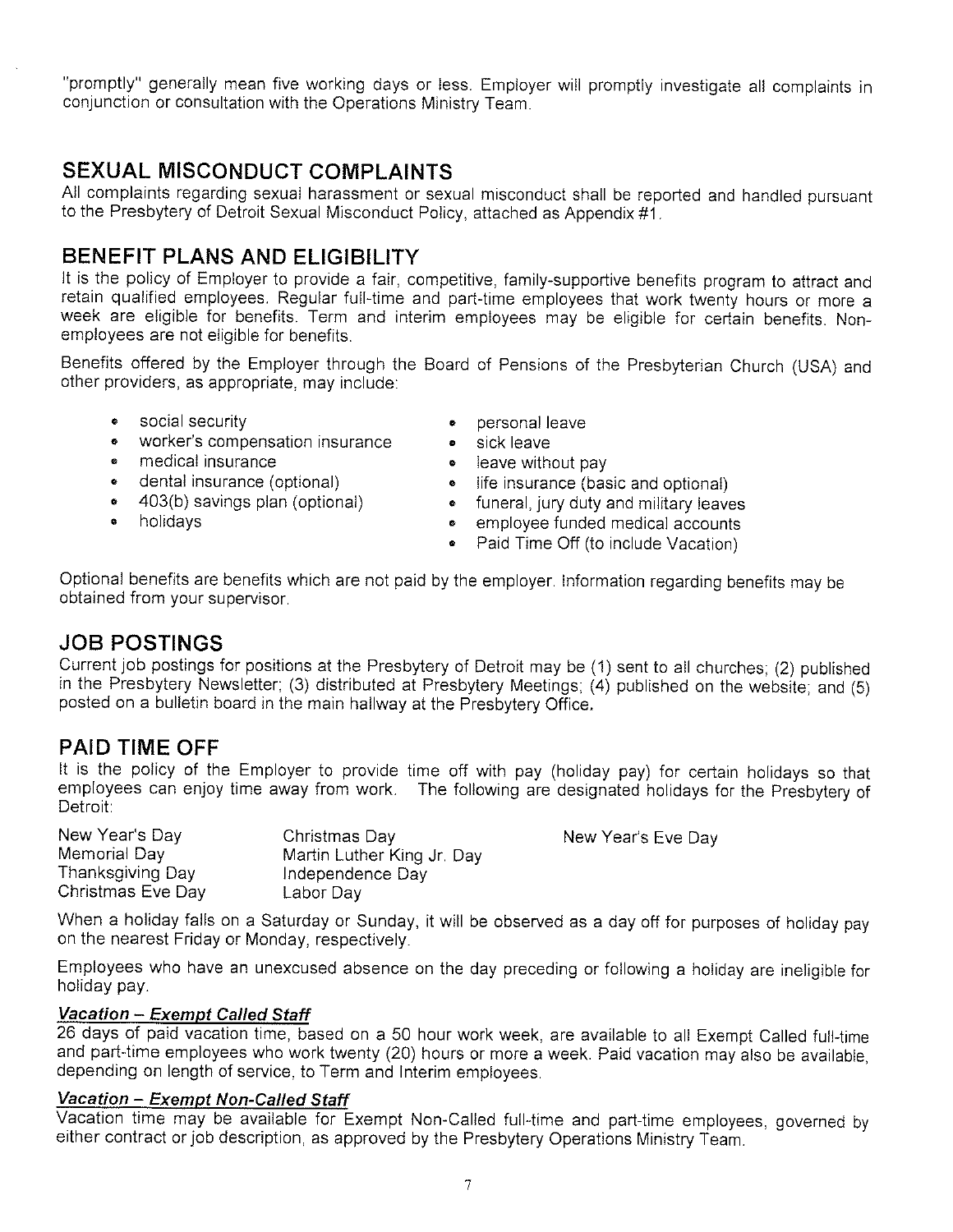#### **Vacation - Non-Exempt Staff**

All Non-Called full-time and part-time employees who work twenty (20) hours or more per week are eligible for four (4) standard work weeks of paid vacation time per year, pro-rated based on date of hire or date of termination. Term and interim employees may also be eligible for paid vacation time, depending on their length of service. Paid vacation eligibility for part-time employees is pro-rated based on the percentage of time worked.

#### **Sick Leave - Exempt Ca/led/Exempt /Non-Exempt**

Paid sick leave is available to all regular full-time and part-time employees and may be available to term and interim employees. Sick leave is available January 1 to eligible employees at the rate of **½-day** per pay period. In the first year of employment, sick leave will be prorated based on the percentage of the year worked. Leave for part-time employees is prorated based on the percentage of time worked. The rate of accrual of medical leave does not increase with length of service. A maximum of thirteen (13) days of sick leave can be accrued in a calendar year.

An employee who cannot report to work because of illness or injury must notify his/her supervisor before the start of the shift. A physician's statement may be required for any absence at the discretion of the supervisor. Absences of three (3) days or more require a doctor's statement.

Sick leave may also be used to provide care for family members of the employee in the event of illness in the family that requires the attention of the employee. No more than five (5) days may be used in any calendar quarter for family illnesses. Caution should be exercised in taking advantage of this benefit so that employees do not find themselves without paid time off if they become ill.

#### **Sick Leave Carryover Exempt Ca/led/Exempt /Non-Exempt**

Unused sick leave may accumulate to a maximum of 120 days.

#### **Sick Leave at Separation Exempt Called/Exempt /Non-Exempt**

Employees whose employment with the Presbytery of Detroit ends, for any reason, shall have no claim for pay in lieu of unused sick leave.

#### **Personal Days- Exempt Called/Exempt /Non-Exempt**

Employees are entitled to three paid personal days per year to be used for personal business or emergencies. These personal days may be used in  $\frac{1}{2}$  or whole day increments.

# **LEAVES OF ABSENCE - UNPAID LEAVES:**

#### **Eligibility**

Only Regular full-time and part-time employees are eligible for a leave of absence. Employees shall not be entitled to a leave more than once in a 12 month period unless granted by the Operations Ministry Team.

Unpaid Leaves of Absences may be used for:

- Parental birth or adoption of a child
- Military covered as required by law
- Family Emergencies
- Personal -for personal reasons

#### **Description of Benefit**

Eligible employees may request an unpaid leave of absence. However, all paid personal and vacation time must be used prior to any unpaid leave of absence. The requested leave of absence must be continuous.

#### **Notice of Use of Leave**

The employee shall provide the Employer with thirty days' advance notice in writing. If the employee is unable to do this, reasonable explanation must be provided.

#### **Approval**

Requests for leave without pay must be approved by the Executive Presbyter, in concurrence with the employee's supervisor, and the Presbytery Operations Ministry Team. While all requests will be considered,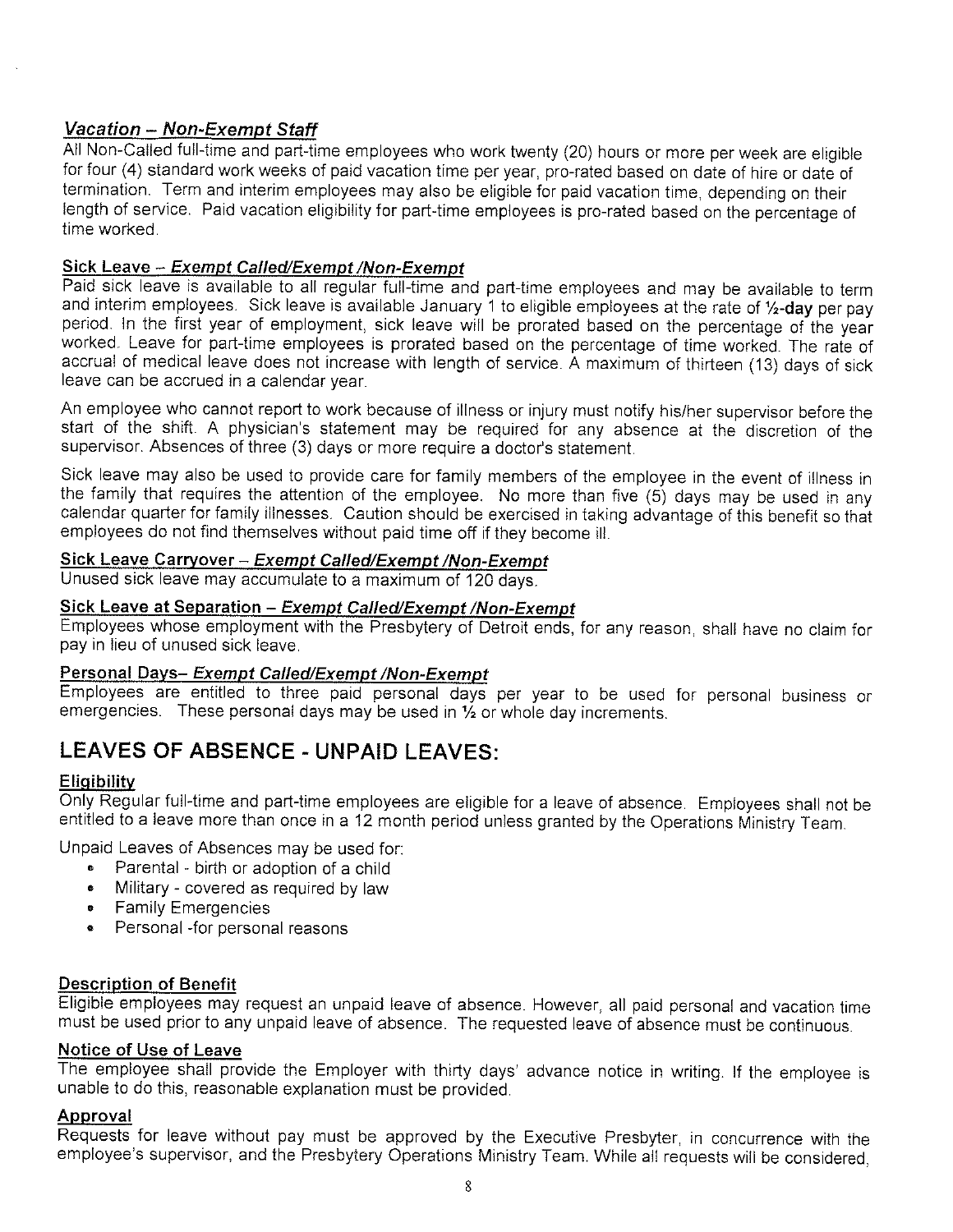they will be granted or denied at the sole discretion of the Executive Presbyter and the Presbytery Operations Ministry Team in accordance with applicable law.

#### **Return to Work**

Upon completion of a leave of absence, the employee may be returned to his or her position. Failure to return at the end of a scheduled leave of absence will constitute a voluntary resignation.

#### **Health Care Benefits During Leave**

Heath care benefits will continue during parental leave and unpaid leaves of absence. No other benefits, other than the Employer provided life insurance, are available during an unpaid leave of absence.

# **LEAVES OF ABSENCE - PAID LEAVE**

#### **Bereavement**

Regular full-time and part-time employees who work 20 or more hours a week are eligible for up to three days of paid leave, immediately following the death of a member of their immediate family (spouse, parent, parent-in-law, child, grandchild, brother, sister, grandparent). Verification of death and date of funeral is required to receive this benefit.

#### **Jury Duty**

Regular full-time and part-time employees shall be paid when summoned for jury duty. If the summon is less than 3 hours, the employee shall return to work for the remainder of the day. Any compensation received for jury duty must be paid to Employer.

Employees are required to submit appropriate documentation to their supervisor concerning jury duty to be placed in their personnel file.

#### **Annual Study Leave Exempt Called Staff**

Annual study leave with pay may be granted to Exempt Called staff at the discretion of the Executive Presbyter and Presbytery Operations Ministry Team in accordance with their approved compensation packages.

Study leave is granted only when the employee and the supervisor/Operations Ministry Team have agreed on the appropriate timing of the leave related to the needs of the individual and Employer.

Annual study leave may be cumulative for up to three years. The total accumulation of annual study leave will be no more than six weeks. Pay in lieu of this leave will not be provided.

#### **Sabbatical Exempt Called Staff**

After seven years of service, each Exempt Called staff person (EP, AEP, Stated Clerk and Director of Outdoor Ministries) is eligible for a sabbatical leave of an additional eight weeks to be used within the next seven years. The sabbatical leave must be scheduled one year in advance and the purpose and timing approved by the Operations Ministry Team. Requests for leave shall be granted in the order of seniority

### **CONDUCT/MISCONDUCT IN THE WORKPLACE**

To ensure the highest standards of work, health and safety, all employees shall conduct themselves in a professional manner and perform their job duties with integrity. To this end, the following policies are in effect:

- Smoking is prohibited in the Presbytery of Detroit building.
- Employees who report to work intoxicated or under the influence of illegal drugs will be disciplined and required to seek help.
- Weapons of all types (whether or not a permit is held) are prohibited on Presbytery grounds (including the parking lot).
- No form of harassment, intimidation or discrimination will be tolerated. After a fair investigation, such acts shall result in disciplinary action up to and including termination of employment.
- No form of sexual misconduct will be tolerated. Any employee accused of such misconduct will be dealt with according to the terms of the Sexual Misconduct Policy (Attached as appendix #1) adopted by the Presbytery of Detroit.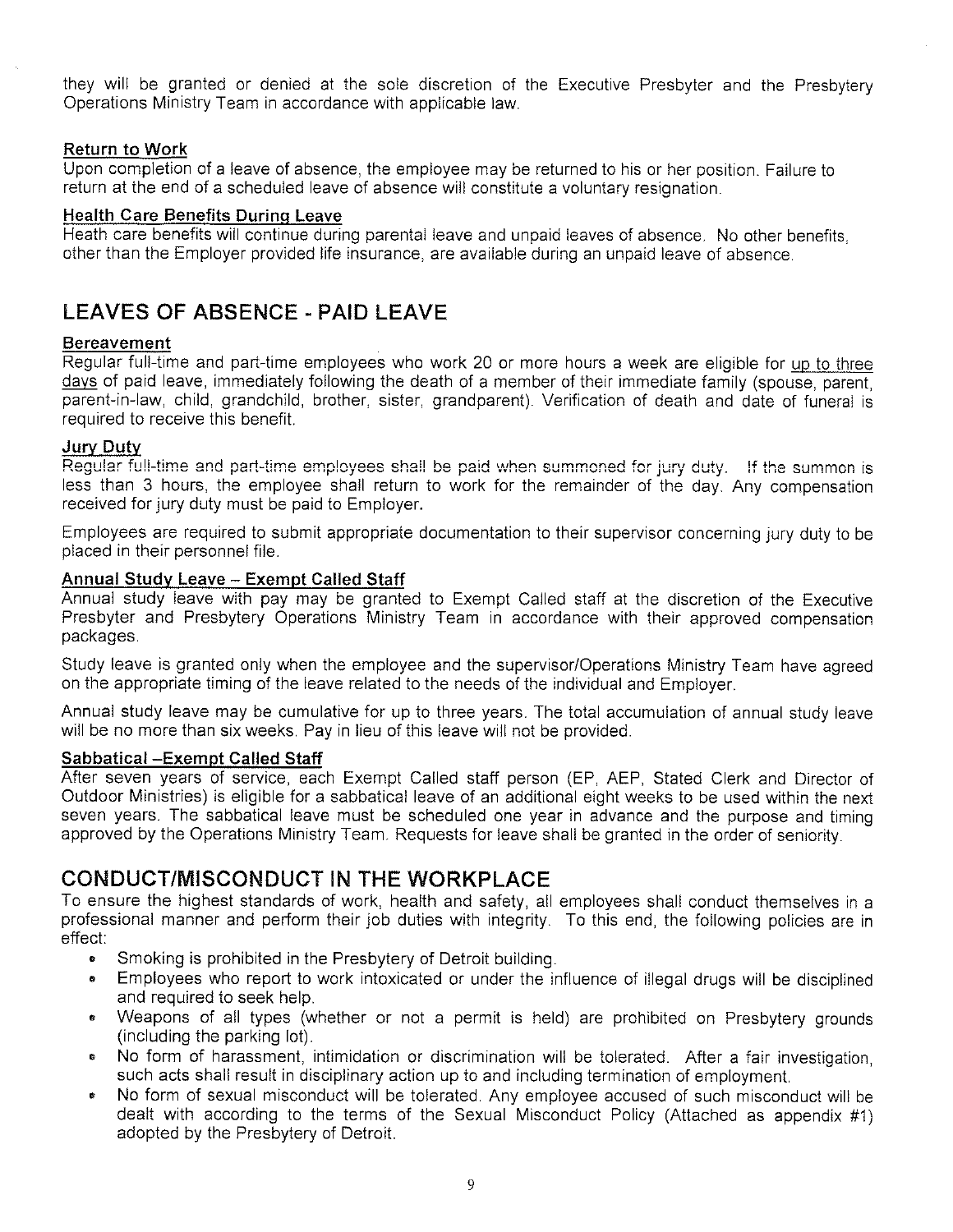- Communication systems, equipment, and other Presbytery resources shall be used solely for the purpose of conducting the business of the Presbytery and may be examined by Employer without notice or warning.
- Presbytery records entrusted to an employee shall be protected against unauthorized access, loss, or destruction.
- Public statements shall be made in the name of the employee, and not the Presbytery.
- Advertised services, solicitations, or unauthorized collections may not be conducted by employees.
- The Presbytery of Detroit claims full property rights for all work created by employees that are created within the scope of employment.
- Potential conflict of interest situations shall be immediately reported to the employee's supervisor. Supervisors should report conflict of interest situations of which they become aware immediately to the Executive Presbyter, who will take appropriate action to resolve the conflict.

# **CONDUCT/MISCONDUCT OUTSIDE THE WORKPLACE**

Since the Presbytery of Detroit is a Christian organization committed to Christian ethics and principles, conduct by any employee outside the workplace that is inconsistent with these principles and Christian standards of morality, or that may be detrimental to the reputation of the Presbytery of Detroit may result in discipline or discharge.

# **ATTENDANCE**

Each employee is expected to be present and ready to work during all scheduled work hours. Attendance records are kept to document absences for pay purposes and will be considered in evaluating performance.

Under most circumstances, an employee must give adequate and timely notice of her/his intended absence or lateness to work It is expected that this notice be prior to her/his scheduled start of work The notice should include the reason for absence or lateness and the expected time of appearance. Failure to communicate with employee's supervisor for three consecutive scheduled working days will be cause for termination of employment.

#### **Unscheduled Absences (16 minutes or more of unscheduled absence)**

If there are 5 occurrences of unscheduled absences in a 12 month period the employee shall receive a disciplinary warning that will be placed in her/his personnel file. If there is a sixth episode in the same twelve months, the employee may be subject to termination.

# **ANNUAL PERFORMANCE REVIEW**

It is the policy of Employer to conduct performance reviews/evaluations of all staff at least annually. These evaluations serve several purposes. They provide employees with feedback on performance; provide managers with an opportunity to coach, counsel, and motivate employees to their best efforts; serve as a measurement of organizational effectiveness; and provide a basis for merit salary increases.

Performance review is accomplished by comparison of the employee's performance to job responsibilities and pre-established performance goals and objectives.

Evaluations shall be conducted honestly and fairly and reflect the collaborative nature of the work environment. The evaluation must be documented in writing and signed by the reviewer; the employee should acknowledge the review and may add written comments.

An employee that receives a rating that is less than satisfactory shall be placed on probation. The probationary period will be a minimum of three (3) calendar months, during which time the employee's performance against agreed-upon goals and objectives will be closely monitored. If the employee successfully completes the three (3) month probationary period, he/she will be returned to regular employment status. If issues remain, a second three (3) month probationary period **may** be offered, or the employee **may** be subject to termination.

# **ON-THE-JOB ACCIDENTS AND INJURIES**

It is the policy of Employer to provide worker's compensation or travel accident insurance at the employer's expense for injuries incurred by employees while performing duties specifically related to the employee's position or while traveling on Employer business.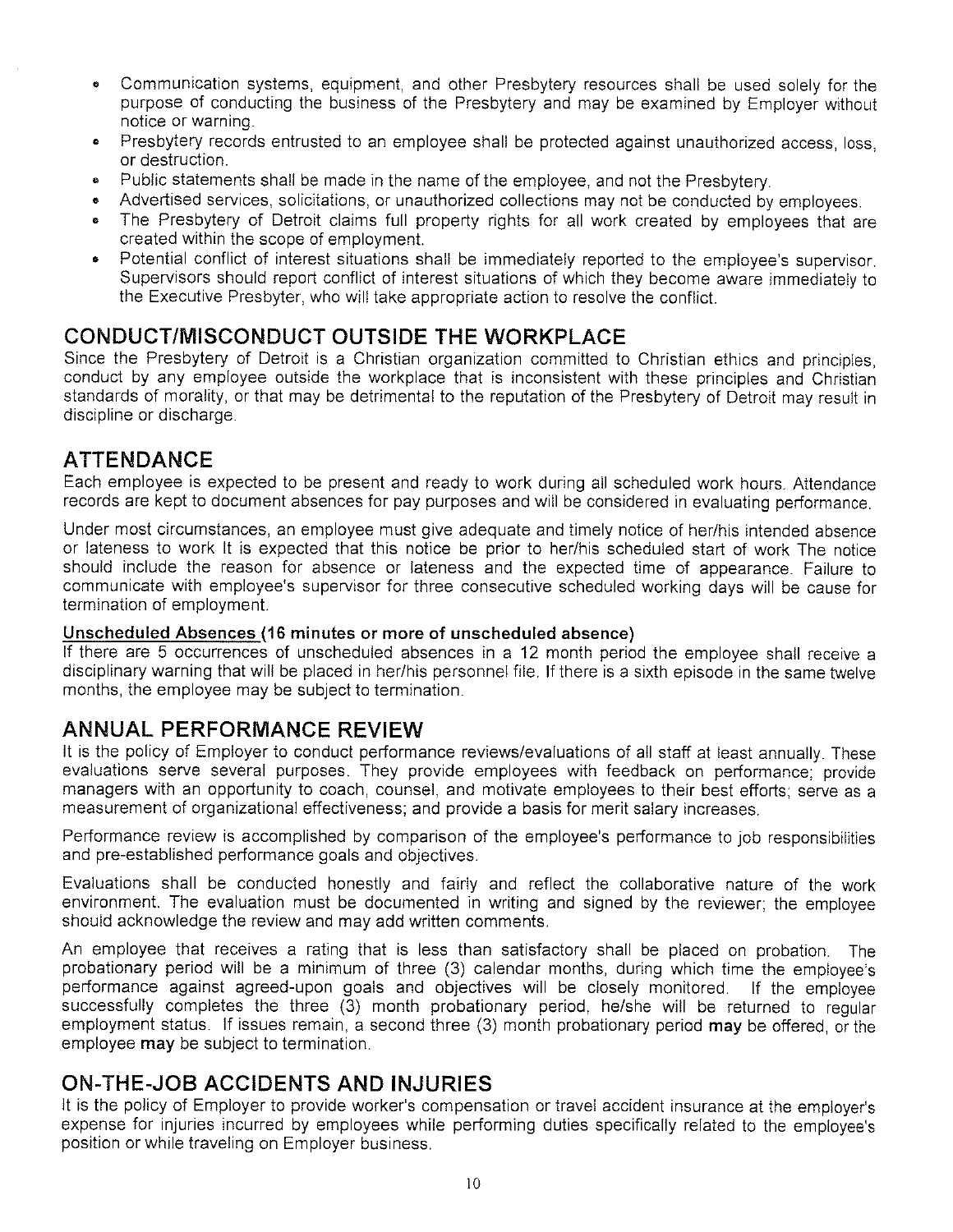Employees are responsible for reporting on-the-job accidents or injuries as soon as possible after the incident.

#### **Worker's Compensation**

Employees shall be covered by worker's compensation insurance in accordance with state law.

During a period of absence due to injury or illness, the employee's position may be filled due to business necessity on either a temporary or regular basis, depending upon the business needs of the department. Upon return, the employee will be placed in the same or equivalent position.

# **EMPLOYMENT SEPARATIONS**

It is the policy of Employer that employment relationships are at-will and may be terminated at any time with or without cause by Employer.

Non-exempt employees who resign voluntarily are requested to give at least two weeks notice; exempt employees are requested to give one month's notice.

#### **Reduction in Force/Job Elimination**

Reductions in force will be accomplished in a manner that best preserves overall organizational effectiveness as determined by Employer. Decisions on which groups of jobs are affected will be based on functions being eliminated or changed. Where choices must be made between employees, decisions will be based on objective criteria such as job performance, individual experience and qualifications for the jobs which remain, need for specific skills and the number of people with similar skills. Staff members with outstanding performance ratings and exceptional qualifications should be the last to be affected by a reduction in force, giving appropriate consideration to affirmative action commitments and equal employment opportunity. Employees who choose to accept a voluntary severance package during a Reduction in Force process are not eligible for re-employment with the Employer for a minimum of five (5) years.

All employees whose jobs will be eliminated in a reduction in force will receive three months notice of the separation date. Employees shall continue to work through the notice period in order to phase out the responsibilities of their positions. Employees may be eligible for severance pay at the end of the notice period. Employees who choose to resign before the official separation date as determined by Employer will be subject to the normal rules applicable to resigning employees. If an employee secures other employment during the notice period, they will be treated as resigning on the first day of such other employment.

Benefits continue for employees as long as they continue to be employed by Employer

#### **Vacation leave - reimbursement to employee**

Any unused pro-rated vacation leave will be paid to an employee within 30 days of the termination or separation date, whichever is later.

#### **Vacation leave - reimbursement to employer**

If the employee has used all of her/his vacation allowance and based on a pro-rated formula has exceeded the number of days available at the time of termination or separation, the employee may be required to reimburse the Employer for the number of days taken that exceed the prorated allocation.

#### **Severance**

This policy does not guarantee severance to any employee.

Severance pay, if available, is paid in addition to unused prorated vacation, notice pay, and any other compensation owed to the employee. Severance pay will be granted to an eligible employee at the sole discretion of the Executive Presbyter and the Presbytery Operations Ministry Team.

In order to be eligible for severance, termination must not be voluntary or due to unsatisfactory performance. Only exempt/non-exempt full-time or part-time employees on the date of termination are eligible for severance. Term employees are not eligible or entitled to severance pay.

Employees who have received official notice of the date of job elimination but who choose to resign before the date of termination will be treated as resigning for all purposes under this policy.